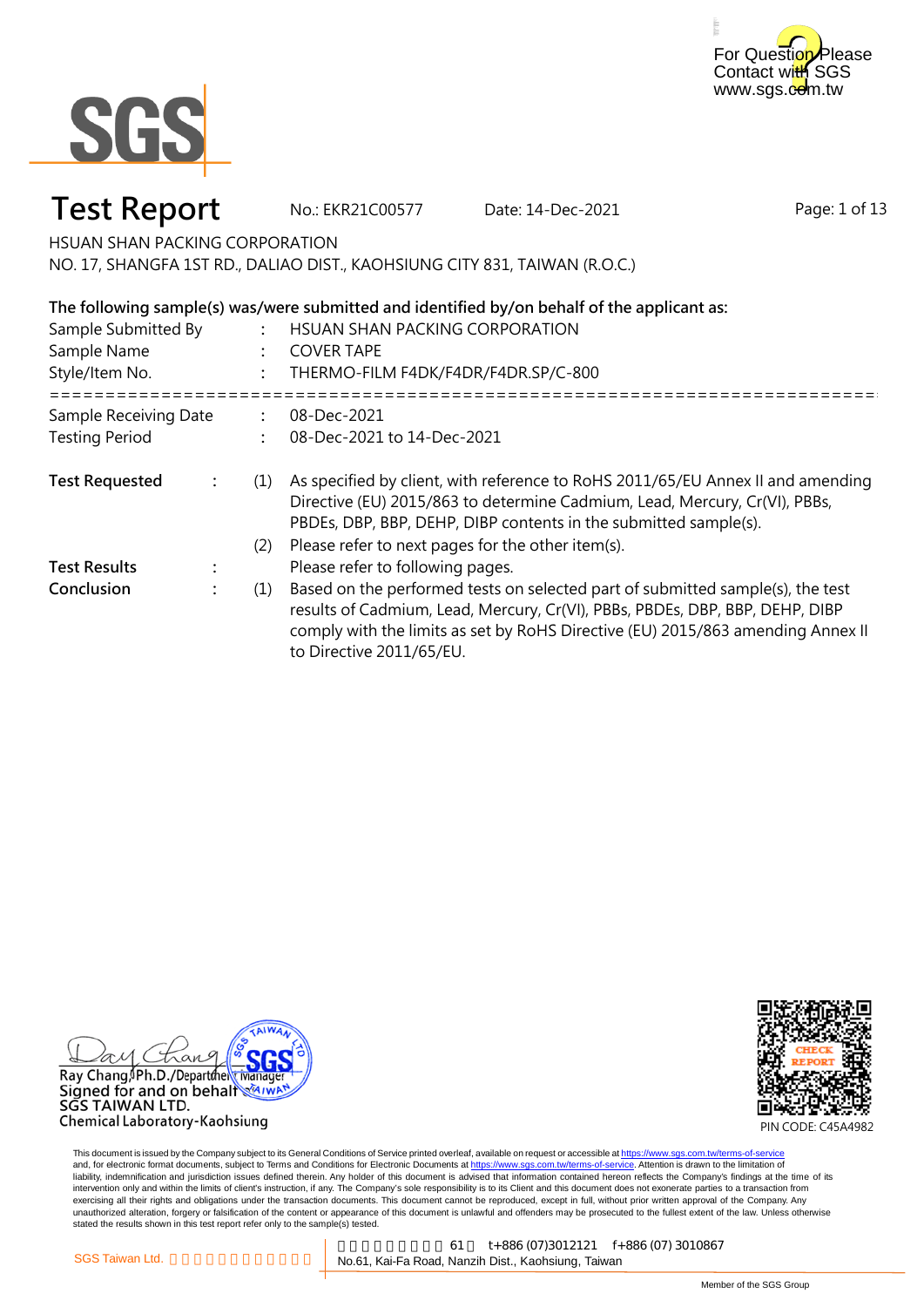

No.: EKR21C00577 Date: 14-Dec-2021 Page: 2 of 13

HSUAN SHAN PACKING CORPORATION

NO. 17, SHANGFA 1ST RD., DALIAO DIST., KAOHSIUNG CITY 831, TAIWAN (R.O.C.)

### **Test Part Description**

No.1 **:** TRANSLUCENT TAPE

**Test Result(s)**

| Test Item(s)                         | Method                               | Unit  | <b>MDL</b>     | Result | Limit                    |
|--------------------------------------|--------------------------------------|-------|----------------|--------|--------------------------|
|                                      |                                      |       |                | No.1   |                          |
| Cadmium (Cd) (CAS No.: 7440-43-9)    | With reference to IEC 62321-5: 2013, | mg/kg | $\overline{2}$ | n.d.   | 100                      |
| Lead (Pb) (CAS No.: 7439-92-1)       | analysis was performed by ICP-OES.   | mg/kg | $\overline{2}$ | n.d.   | 1000                     |
| Mercury (Hg) (CAS No.: 7439-97-6)    | With reference to IEC 62321-4: 2013+ | mg/kg | $\overline{2}$ | n.d.   | 1000                     |
|                                      | AMD1: 2017, analysis was performed   |       |                |        |                          |
|                                      | by ICP-OES.                          |       |                |        |                          |
| Hexavalent Chromium Cr(VI) (CAS No.: | With reference to IEC 62321-7-2:     | mg/kg | 8              | n.d.   | 1000                     |
| 18540-29-9)                          | 2017, analysis was performed by UV-  |       |                |        |                          |
|                                      | VIS.                                 |       |                |        |                          |
| Monobromobiphenyl                    |                                      | mg/kg | 5              | n.d.   | $\overline{a}$           |
| Dibromobiphenyl                      |                                      | mg/kg | 5              | n.d.   |                          |
| Tribromobiphenyl                     |                                      | mg/kg | 5              | n.d.   |                          |
| Tetrabromobiphenyl                   |                                      | mg/kg | 5              | n.d.   |                          |
| Pentabromobiphenyl                   |                                      | mg/kg | 5              | n.d.   |                          |
| Hexabromobiphenyl                    |                                      | mg/kg | 5              | n.d.   | ÷,                       |
| Heptabromobiphenyl                   |                                      | mg/kg | $\overline{5}$ | n.d.   |                          |
| Octabromobiphenyl                    |                                      | mg/kg | 5              | n.d.   |                          |
| Nonabromobiphenyl                    |                                      | mg/kg | 5              | n.d.   |                          |
| Decabromobiphenyl                    |                                      | mg/kg | 5              | n.d.   |                          |
| <b>Sum of PBBs</b>                   | With reference to IEC 62321-6: 2015, | mg/kg |                | n.d.   | 1000                     |
| Monobromodiphenyl ether              | analysis was performed by GC/MS.     | mg/kg | 5              | n.d.   |                          |
| Dibromodiphenyl ether                |                                      | mg/kg | 5              | n.d.   |                          |
| Tribromodiphenyl ether               |                                      | mg/kg | $\overline{5}$ | n.d.   |                          |
| Tetrabromodiphenyl ether             |                                      | mg/kg | 5              | n.d.   |                          |
| Pentabromodiphenyl ether             |                                      | mg/kg | $\overline{5}$ | n.d.   |                          |
| Hexabromodiphenyl ether              |                                      | mg/kg | 5              | n.d.   |                          |
| Heptabromodiphenyl ether             |                                      | mg/kg | 5              | n.d.   | $\overline{\phantom{0}}$ |
| Octabromodiphenyl ether              |                                      | mg/kg | 5              | n.d.   | $\overline{a}$           |
| Nonabromodiphenyl ether              |                                      | mg/kg | 5              | n.d.   |                          |
| Decabromodiphenyl ether              |                                      | mg/kg | 5              | n.d.   |                          |
| <b>Sum of PBDEs</b>                  |                                      | mg/kg | $\overline{a}$ | n.d.   | 1000                     |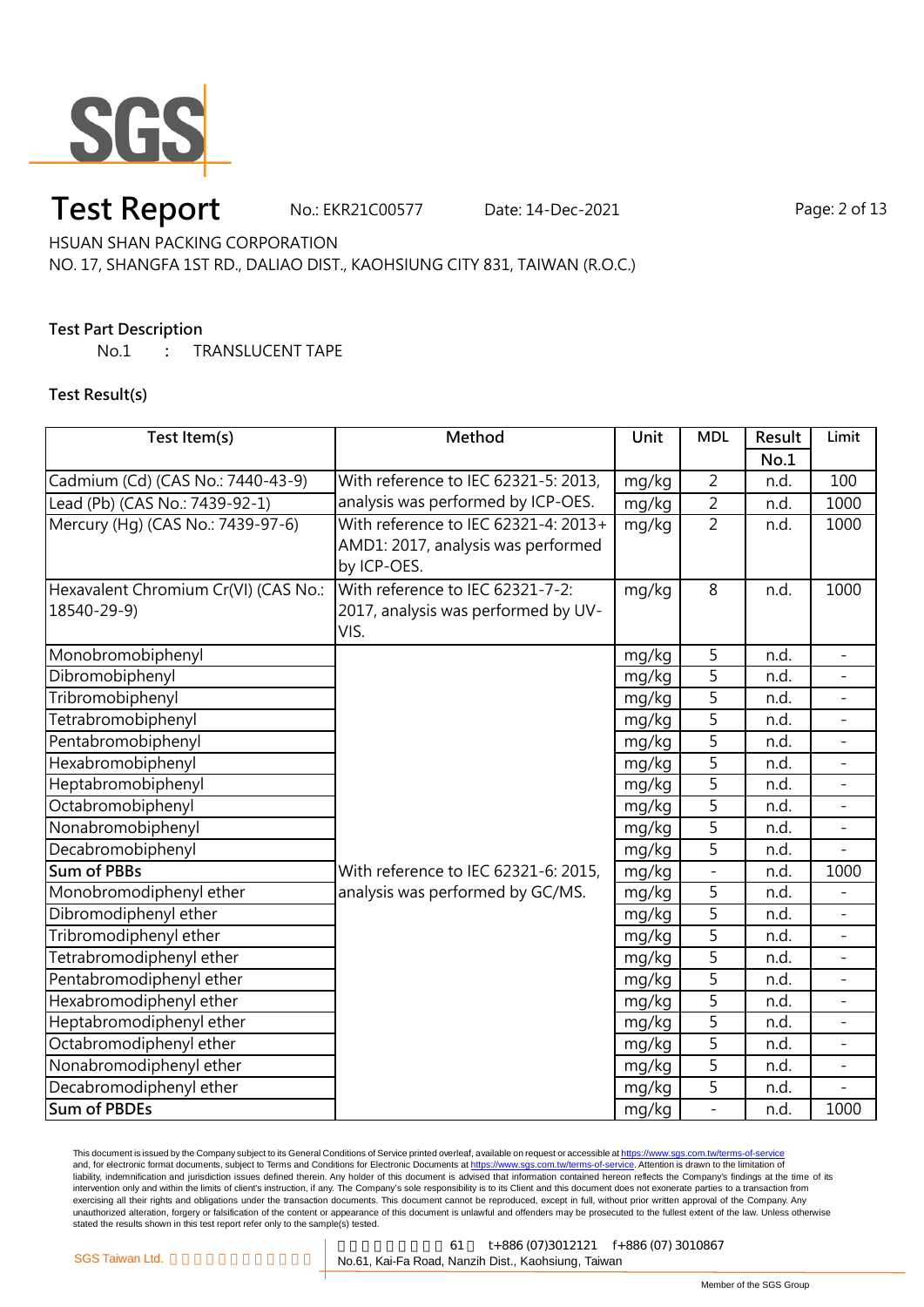

No.: EKR21C00577 Date: 14-Dec-2021 Page: 3 of 13

HSUAN SHAN PACKING CORPORATION

NO. 17, SHANGFA 1ST RD., DALIAO DIST., KAOHSIUNG CITY 831, TAIWAN (R.O.C.)

| Test Item(s)                                                                | Method                               | Unit  | <b>MDL</b>      | Result | Limit |
|-----------------------------------------------------------------------------|--------------------------------------|-------|-----------------|--------|-------|
|                                                                             |                                      |       |                 | No.1   |       |
| Butyl benzyl phthalate (BBP) (CAS No.:                                      | With reference to IEC 62321-8: 2017, | mg/kg | 50              | n.d.   | 1000  |
| $85 - 68 - 7$                                                               | analysis was performed by GC/MS.     |       |                 |        |       |
| Dibutyl phthalate (DBP) (CAS No.: 84-                                       | With reference to IEC 62321-8: 2017, | mg/kg | $\overline{50}$ | n.d.   | 1000  |
| $74-2)$                                                                     | analysis was performed by GC/MS.     |       |                 |        |       |
| Diisobutyl phthalate (DIBP) (CAS No.:                                       | With reference to IEC 62321-8: 2017, | mg/kg | 50              | n.d.   | 1000  |
| $84 - 69 - 5$                                                               | analysis was performed by GC/MS.     |       |                 |        |       |
| Di-(2-ethylhexyl) phthalate (DEHP)                                          | With reference to IEC 62321-8: 2017, | mg/kg | 50              | n.d.   | 1000  |
| (CAS No.: 117-81-7)                                                         | analysis was performed by GC/MS.     |       |                 |        |       |
| Diisononyl phthalate (DINP) (CAS No.:                                       | With reference to IEC 62321-8: 2017, | mg/kg | 50              | n.d.   |       |
| 28553-12-0, 68515-48-0)                                                     | analysis was performed by GC/MS.     |       |                 |        |       |
| Diisodecyl phthalate (DIDP) (CAS No.:                                       | With reference to IEC 62321-8: 2017, | mg/kg | 50              | n.d.   |       |
| 26761-40-0, 68515-49-1)                                                     | analysis was performed by GC/MS.     |       |                 |        |       |
| Di-n-octyl phthalate (DNOP) (CAS No.:                                       | With reference to IEC 62321-8: 2017, | mg/kg | 50              | n.d.   |       |
| $117 - 84 - 0$                                                              | analysis was performed by GC/MS.     |       |                 |        |       |
| Di-n-hexyl phthalate (DNHP) (CAS No.:                                       | With reference to IEC 62321-8: 2017, | mg/kg | 50              | n.d.   |       |
| $84 - 75 - 3$                                                               | analysis was performed by GC/MS.     |       |                 |        |       |
| Bis-(2-methoxyethyl) phthalate (DMEP)                                       | With reference to IEC 62321-8: 2017, | mg/kg | 50              | n.d.   |       |
| (CAS No.: 117-82-8)                                                         | analysis was performed by GC/MS.     |       |                 |        |       |
| Di-n-pentyl phthalate (DNPP) (CAS No.: With reference to IEC 62321-8: 2017, |                                      | mg/kg | $\overline{50}$ | n.d.   |       |
| $131 - 18 - 0$                                                              | analysis was performed by GC/MS.     |       |                 |        |       |
| Fluorine (F) (CAS No.: 14762-94-8)                                          | With reference to BS EN 14582: 2016, | mg/kg | $\overline{50}$ | n.d.   |       |
|                                                                             | analysis was performed by IC.        |       |                 |        |       |
| Chlorine (Cl) (CAS No.: 22537-15-1)                                         | With reference to BS EN 14582: 2016, | mg/kg | 50              | n.d.   |       |
|                                                                             | analysis was performed by IC.        |       |                 |        |       |
| Bromine (Br) (CAS No.: 10097-32-2)                                          | With reference to BS EN 14582: 2016, | mg/kg | 50              | n.d.   |       |
|                                                                             | analysis was performed by IC.        |       |                 |        |       |
| Iodine (I) (CAS No.: 14362-44-8)                                            | With reference to BS EN 14582: 2016, | mg/kg | 50              | n.d.   |       |
|                                                                             | analysis was performed by IC.        |       |                 |        |       |
| Perfluorooctanoic acid (PFOA) and it's                                      | With reference to CEN/TS 15968:      | mg/kg | 0.01            | n.d.   |       |
| salt (CAS No.: 335-67-1 and its salts)                                      | 2010, analysis was performed by      |       |                 |        |       |
|                                                                             | LC/MS/MS.                            |       |                 |        |       |
| Perfluorooctane sulfonate (PFOS) and                                        | With reference to CEN/TS 15968:      | mg/kg | 0.01            | n.d.   |       |
| it's salt (CAS No.: 1763-23-1 and its                                       | 2010, analysis was performed by      |       |                 |        |       |
| salts)                                                                      | LC/MS/MS.                            |       |                 |        |       |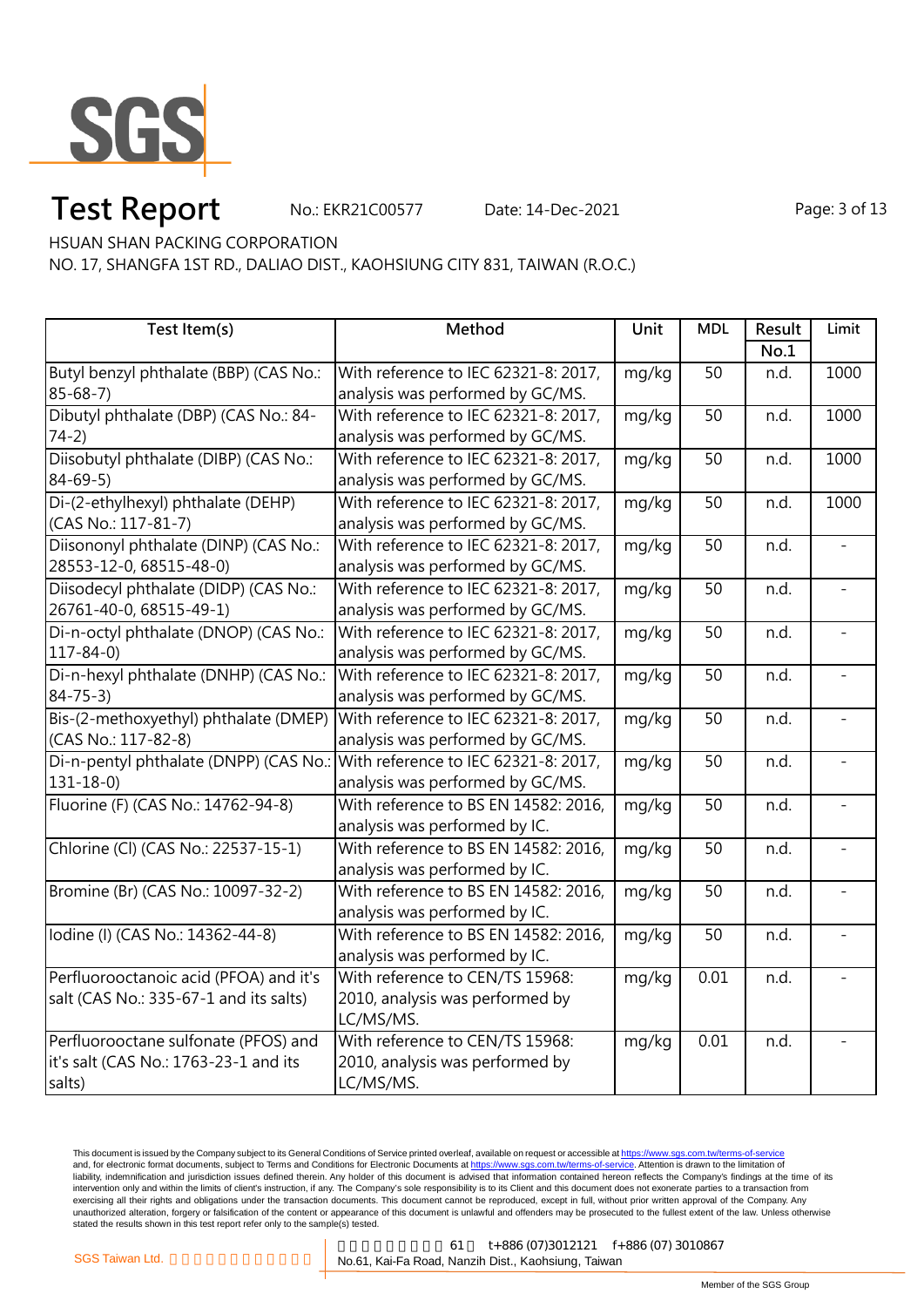

No.: EKR21C00577 Date: 14-Dec-2021 Page: 4 of 13

HSUAN SHAN PACKING CORPORATION

NO. 17, SHANGFA 1ST RD., DALIAO DIST., KAOHSIUNG CITY 831, TAIWAN (R.O.C.)

| Test Item(s)                                           | Method                                                                                    | Unit  | <b>MDL</b> | Result   | Limit |
|--------------------------------------------------------|-------------------------------------------------------------------------------------------|-------|------------|----------|-------|
|                                                        |                                                                                           |       |            | No.1     |       |
| Dimethyl fumarate (DMFu) (CAS No.:<br>$(624 - 49 - 7)$ | With reference to US EPA 3550C:<br>2007, analysis was performed by<br>GC/MS.              | mg/kg | 0.1        | n.d.     |       |
| Polyvinyl chloride (PVC)                               | With reference to ASTM E1252: 2013,<br>analysis was performed by FT-IR and<br>Flame Test. | $***$ |            | Negative |       |
| Formaldehyde (CAS No.: 50-00-0)                        | With reference to ISO 17226-1: 2021,<br>analysis was performed by LC/DAD.                 | mg/kg | 3          | n.d.     |       |

### **Note:**

- 1. mg/kg = ppm;0.1wt% = 1000ppm
- 2. MDL = Method Detection Limit
- 3. n.d. = Not Detected ( Less than MDL)
- 4. "-" = Not Regulated
- 5. \*\*= Qualitative analysis (No Unit)
- 6. Negative = Undetectable ; Positive = Detectable
- 7. PFOS and its salts including :

CAS No.: 29081-56-9, 2795-39-3, 29457-72-5, 70225-14-8, 56773-42-3, 251099-16-8, 307-35-7.

- 8. PFOA and its salts including :
	- CAS No.: 3825-26-1, 335-95-5, 2395-00-8, 335-93-3, 335-66-0.
- 9. The statement of compliance conformity is based on comparison of testing results and limits.

This document is issued by the Company subject to its General Conditions of Service printed overleaf, available on request or accessible at https://www.sgs.com.tw/terms-of-service and, for electronic format documents, subject to Terms and Conditions for Electronic Documents at https://www.sgs.com.tw/terms-of-service. Attention is drawn to the limitation of liability, indemnification and jurisdiction issues defined therein. Any holder of this document is advised that information contained hereon reflects the Company's findings at the time of its intervention only and within the limits of client's instruction, if any. The Company's sole responsibility is to its Client and this document does not exonerate parties to a transaction from exercising all their rights and obligations under the transaction documents. This document cannot be reproduced, except in full, without prior written approval of the Company. Any<br>unauthorized alteration, forgery or falsif stated the results shown in this test report refer only to the sample(s) tested.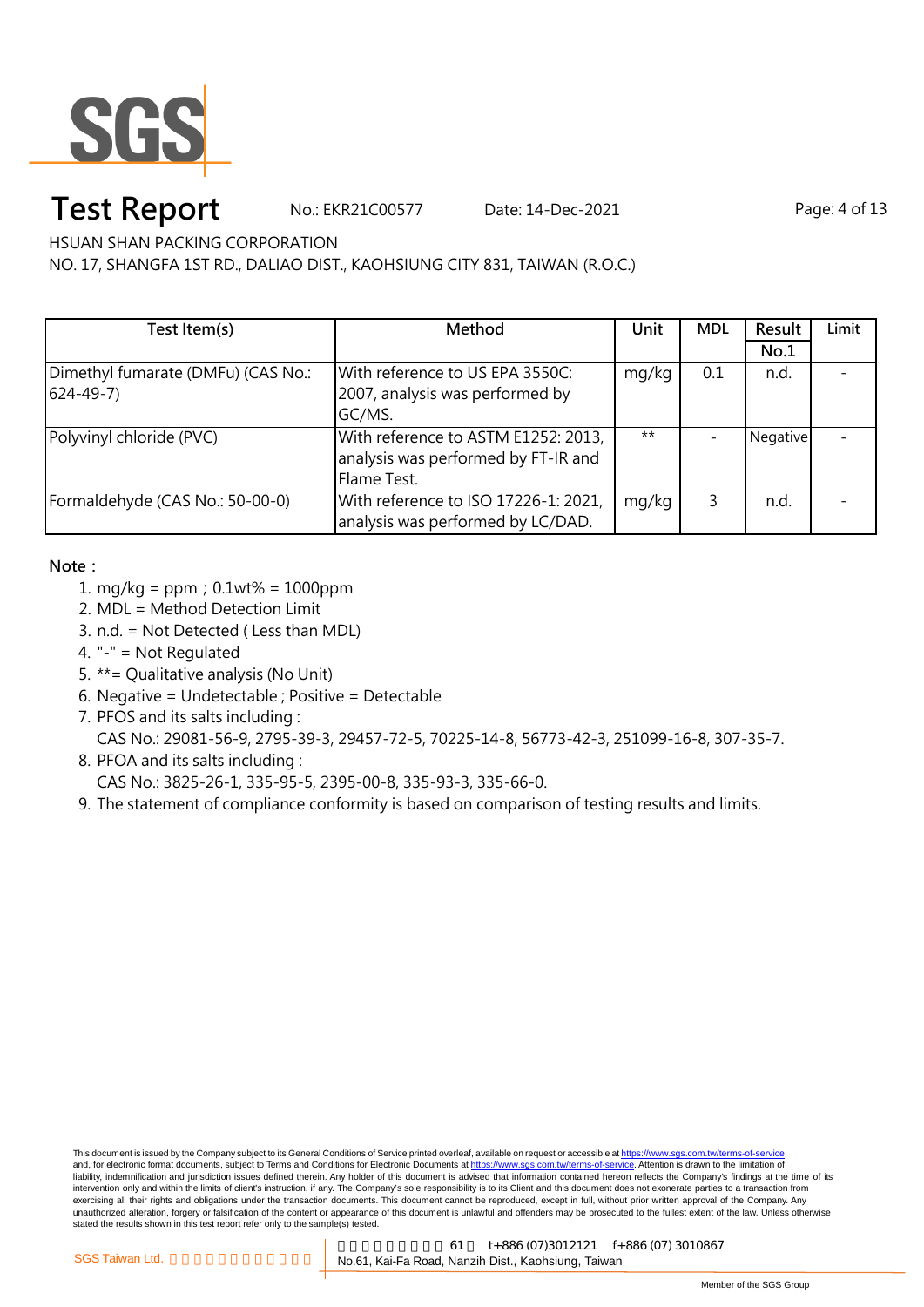

No.: EKR21C00577 Date: 14-Dec-2021 Page: 5 of 13

HSUAN SHAN PACKING CORPORATION

NO. 17, SHANGFA 1ST RD., DALIAO DIST., KAOHSIUNG CITY 831, TAIWAN (R.O.C.)

### **Analytical flow chart of Heavy Metal**

These samples were dissolved totally by pre-conditioning method according to below flow chart. ( $Cr<sup>6+</sup>$ 

test method excluded)

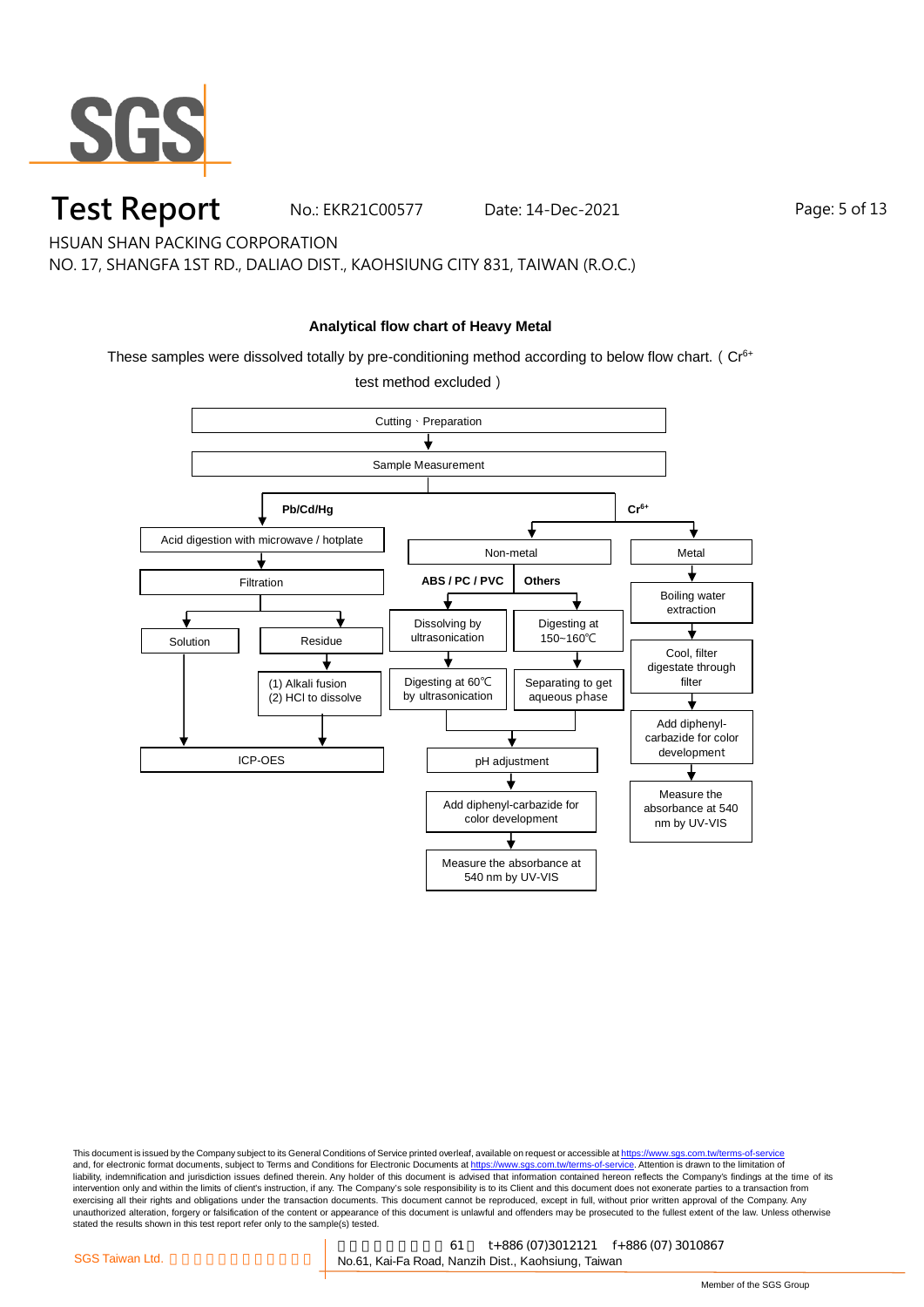

No.: EKR21C00577 Date: 14-Dec-2021 Page: 6 of 13

HSUAN SHAN PACKING CORPORATION

NO. 17, SHANGFA 1ST RD., DALIAO DIST., KAOHSIUNG CITY 831, TAIWAN (R.O.C.)

### **PBB/PBDE analytical FLOW CHART**

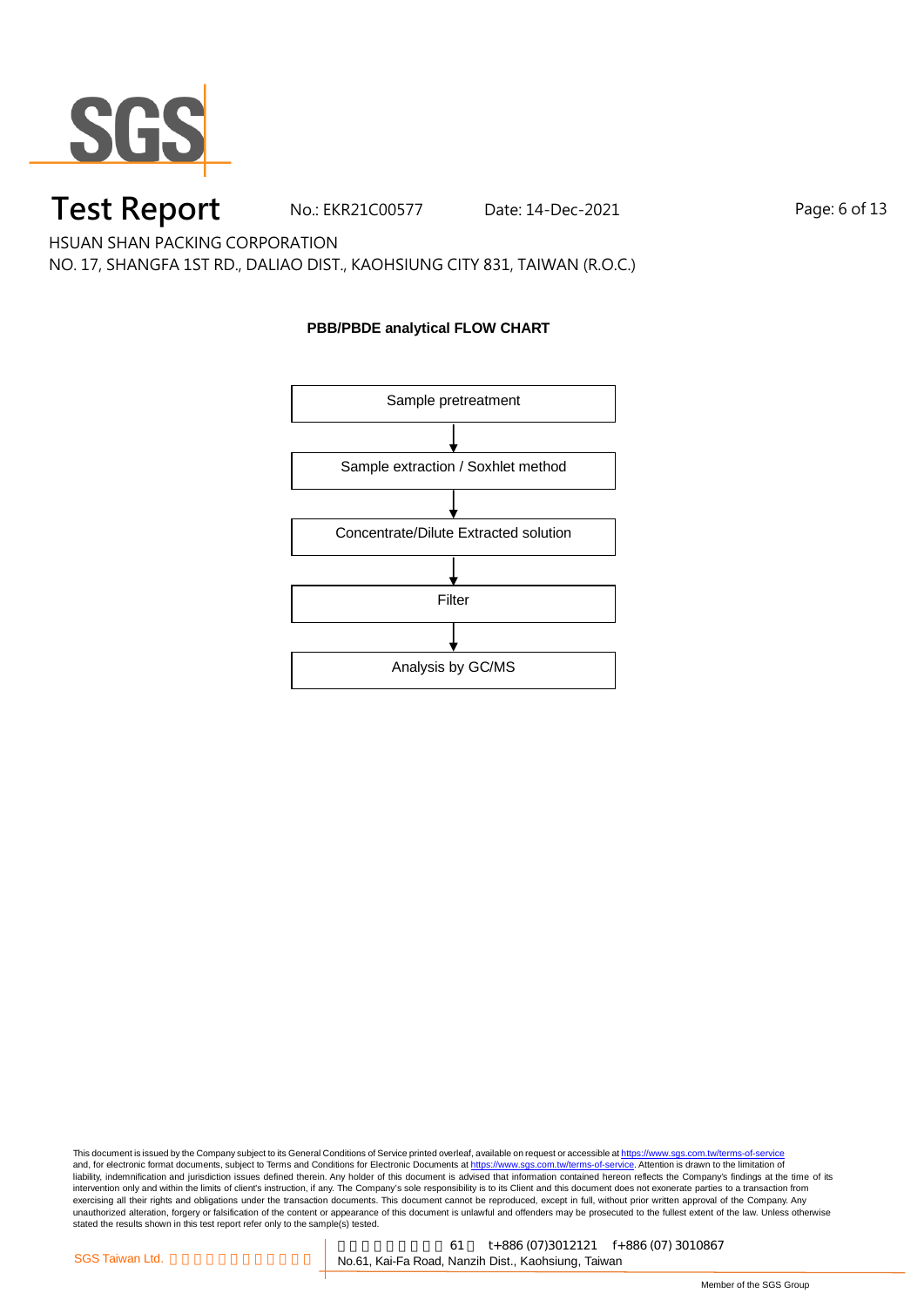

No.: EKR21C00577 Date: 14-Dec-2021 Page: 7 of 13

HSUAN SHAN PACKING CORPORATION

NO. 17, SHANGFA 1ST RD., DALIAO DIST., KAOHSIUNG CITY 831, TAIWAN (R.O.C.)

### **Analytical flow chart of phthalate content**



【Test method: IEC 62321-8】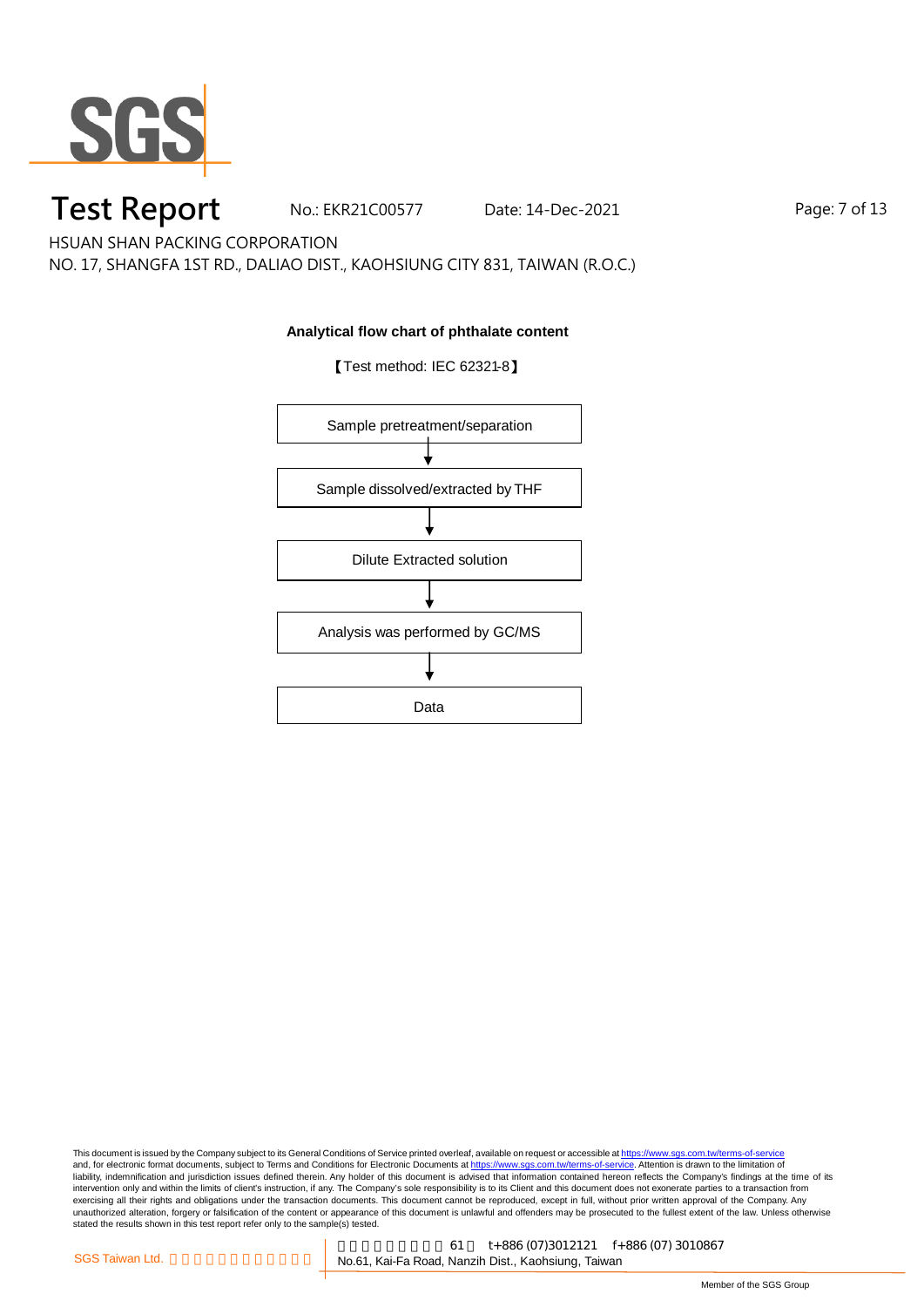

No.: EKR21C00577 Date: 14-Dec-2021 Page: 8 of 13

HSUAN SHAN PACKING CORPORATION

NO. 17, SHANGFA 1ST RD., DALIAO DIST., KAOHSIUNG CITY 831, TAIWAN (R.O.C.)

### **Analytical flow chart of Halogen**

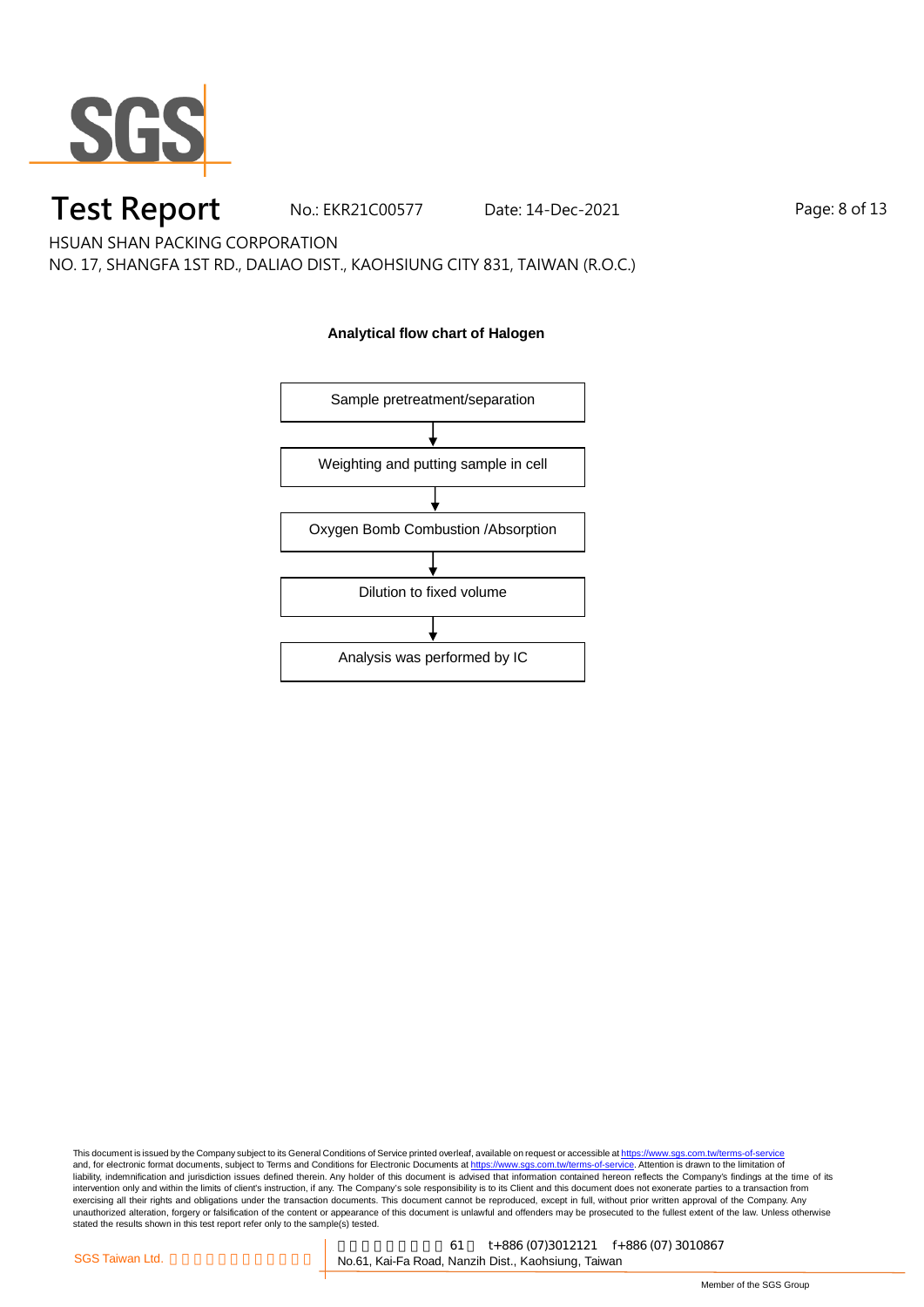

No.: EKR21C00577 Date: 14-Dec-2021 Page: 9 of 13

HSUAN SHAN PACKING CORPORATION

NO. 17, SHANGFA 1ST RD., DALIAO DIST., KAOHSIUNG CITY 831, TAIWAN (R.O.C.)

### **Analytical flow chart – PFAS (including PFOA/PFOS/its related compound, etc.)**

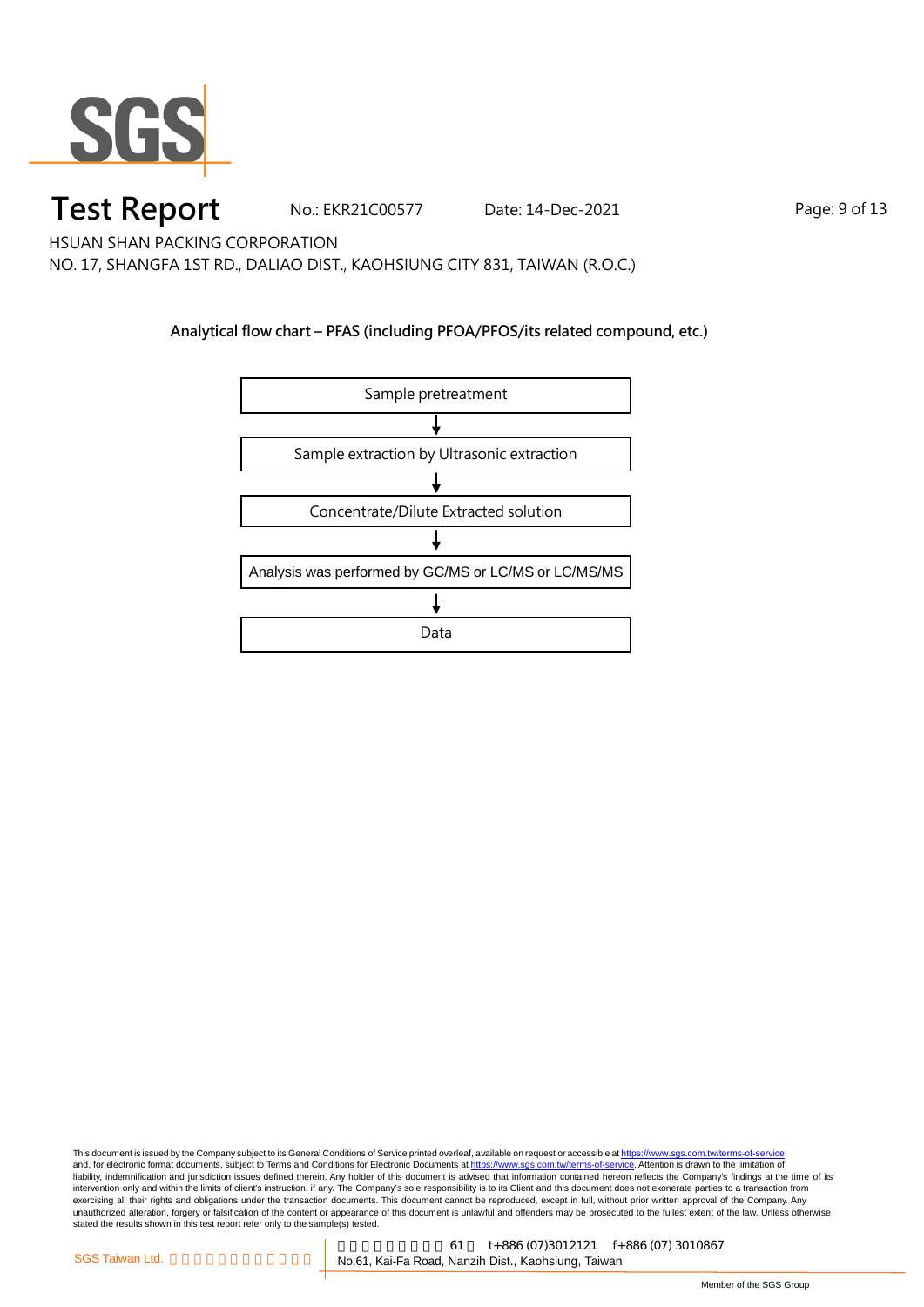

No.: EKR21C00577 Date: 14-Dec-2021 Page: 10 of 13

HSUAN SHAN PACKING CORPORATION

NO. 17, SHANGFA 1ST RD., DALIAO DIST., KAOHSIUNG CITY 831, TAIWAN (R.O.C.)

### **Analytical flow chart of Dimethyl Fumarate**

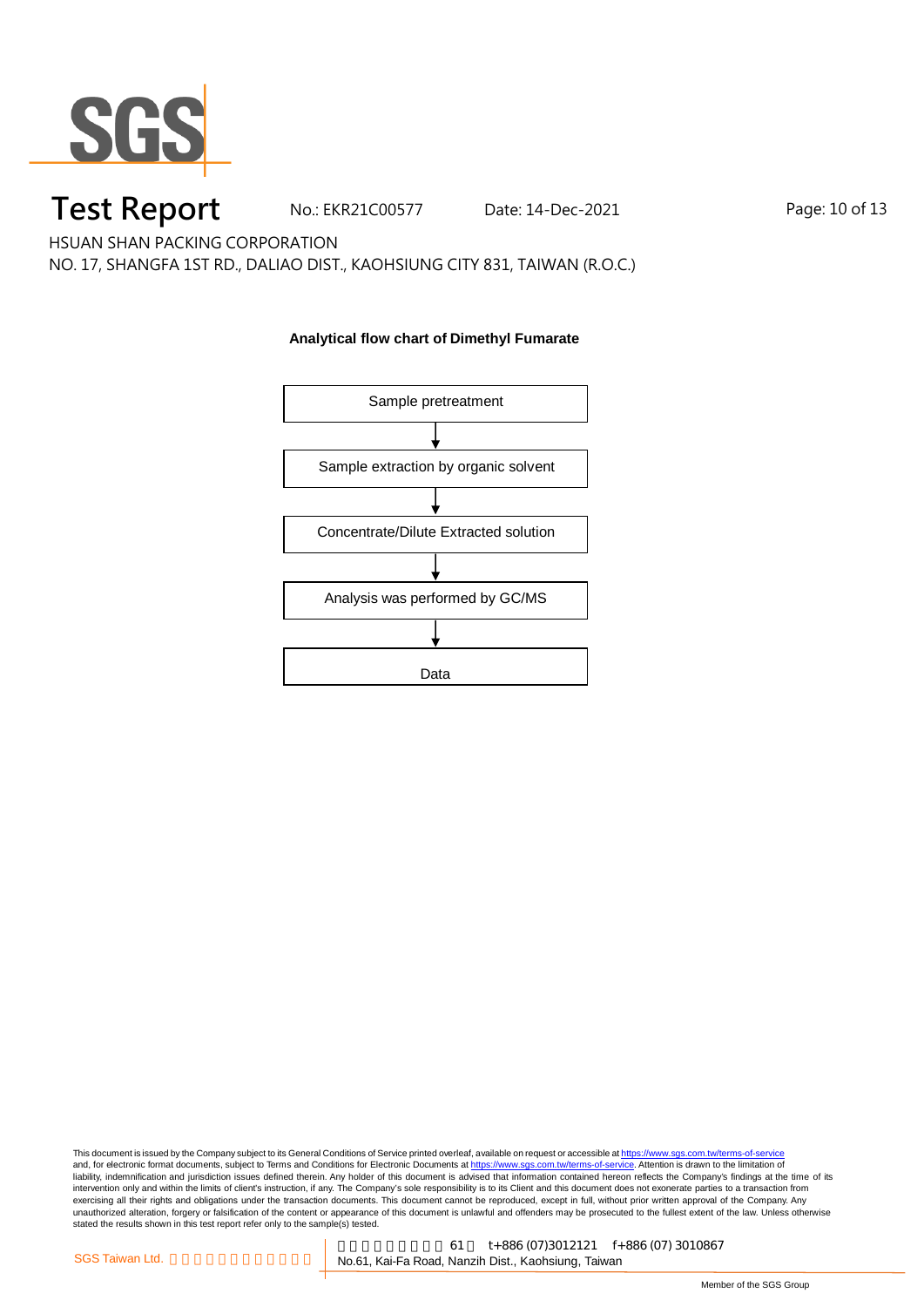

No.: EKR21C00577 Date: 14-Dec-2021 Page: 11 of 13

HSUAN SHAN PACKING CORPORATION

NO. 17, SHANGFA 1ST RD., DALIAO DIST., KAOHSIUNG CITY 831, TAIWAN (R.O.C.)

### **Analytical flow chart - Formaldehyde**

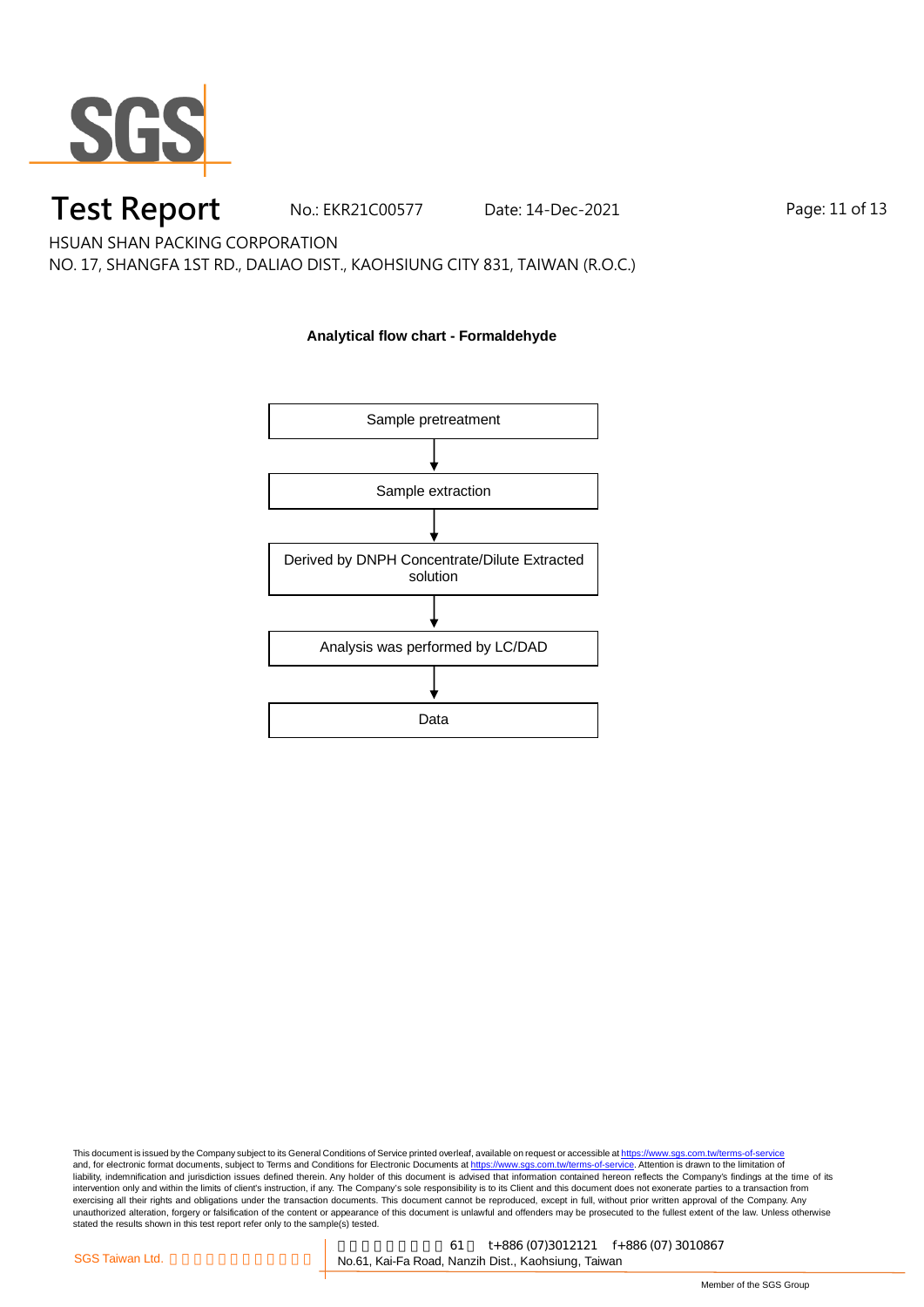

No.: EKR21C00577 Date: 14-Dec-2021 Page: 12 of 13

HSUAN SHAN PACKING CORPORATION

NO. 17, SHANGFA 1ST RD., DALIAO DIST., KAOHSIUNG CITY 831, TAIWAN (R.O.C.)